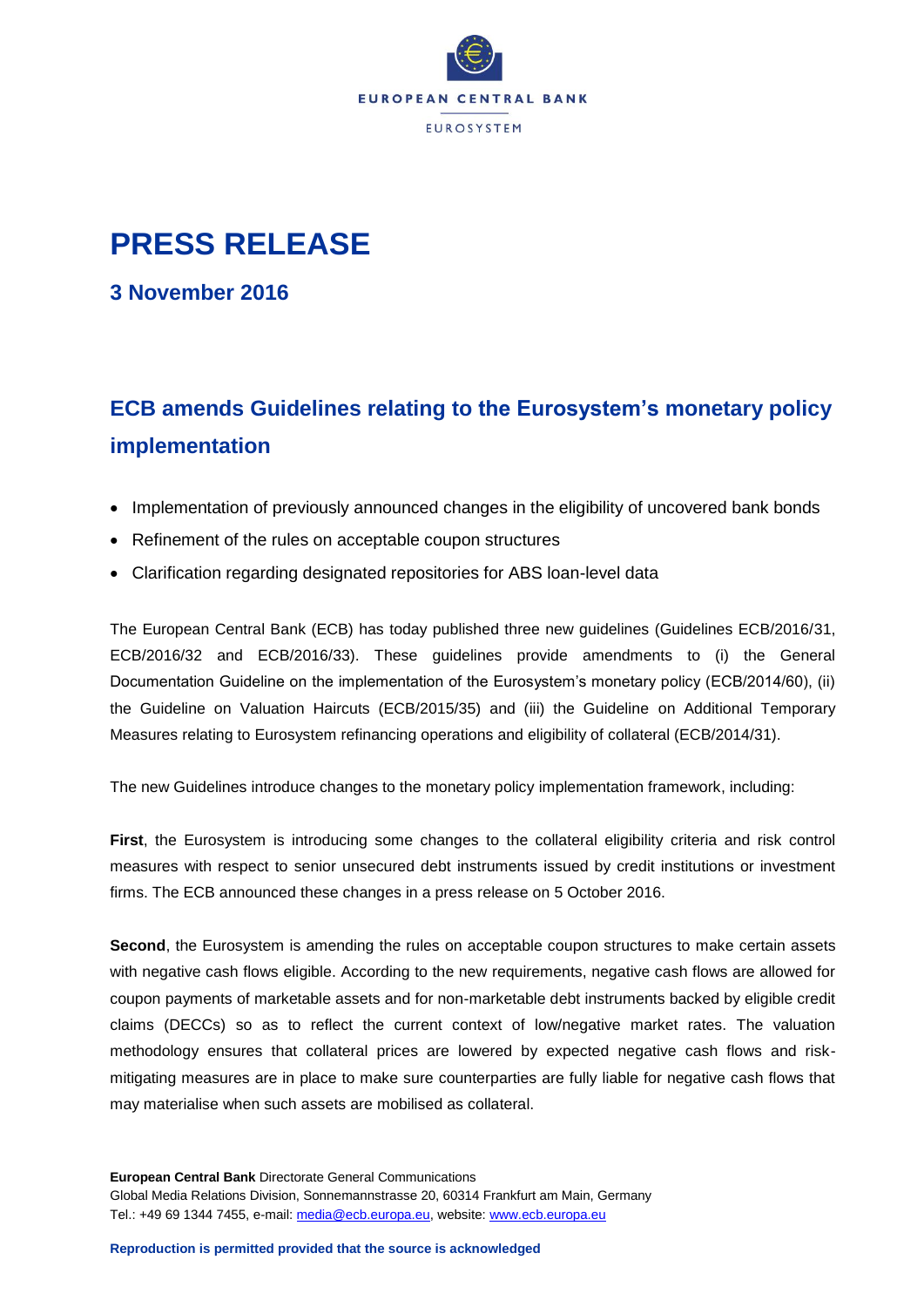**Third**, in the context of asset-backed securities (ABS) loan-level data, the Eurosystem is further clarifying the criteria for a loan-level data repository to become "designated by the Eurosystem" and the application process for designation. Only ABS for which loan-level data submissions have been made to "designated" repositories may be considered for compliance with the Eurosystem's ABS loan-level requirements.

**Fourth**, as a further specification to the collateral eligibility criteria relating to credit claims, as of 1 January 2018 the Eurosystem is explicitly requiring that only those credit claims be mobilised as collateral for Eurosystem credit operations in which the set-off risk has been excluded or significantly mitigated. Set-off rights arise in situations where a debtor has a legal right to set off or net its obligations towards a creditor by the amount of outstanding claims the debtor has against the creditor. A set-off risk is the risk of loss for the ESCB which arises when an ESCB central bank enforces a credit claim presented as collateral by a defaulting counterparty whereby the credit claim mobilised as collateral would have lost part of its value as a result of set-off.

**Fifth**, the Eurosystem is updating the haircut schedules for assets used as collateral in monetary policy operations, as detailed in a dedicated press release. These adjustments aim to improve the general consistency of the framework while having an overall minimal effect on the amount of collateral available.

**Sixth**, the Eurosystem is introducing minimum disclosure requirements for covered bond ratings issued by credit rating agencies accepted in the Eurosystem credit assessment framework (ECAF). According to these requirements, as of 1 July 2017, credit rating agencies will be required to publish new issue reports and quarterly surveillance reports for rated covered bond programmes in order to meet the high credit standards of the ECAF. If these requirements are not met, the credit rating may not be used to establish the credit quality requirements for marketable assets. In addition to ensuring that credit ratings are up to date, these disclosure requirements aim to enhance the transparency of covered bond ratings accepted by the Eurosystem.

**Seventh**, the Eurosystem is clarifying the acceptance criteria for credit rating agencies as External Credit Assessment Institutions in the ECAF. For example, further clarity is provided on the Eurosystem's minimum coverage requirements as regards ratings of eligible issuers and assets, as well as additional details on how coverage is calculated. These changes fully reflect the corresponding announcement in January 2016 under "Other decisions" of the Governing Council.

Guidelines ECB/2016/31, ECB/2016/32 and ECB/2016/33 have been published on the ECB's website for information purposes. The Guidelines in 23 official EU languages are expected to be published in December 2016 in the Official Journal of the European Union.

**European Central Bank** Directorate General Communications Global Media Relations Division, Sonnemannstrasse 20, 60314 Frankfurt am Main, Germany Tel.: +49 69 1344 7455, e-mail: [media@ecb.europa.eu,](mailto:media@ecb.europa.eu) website[: www.ecb.europa.eu](http://www.ecb.europa.eu/)